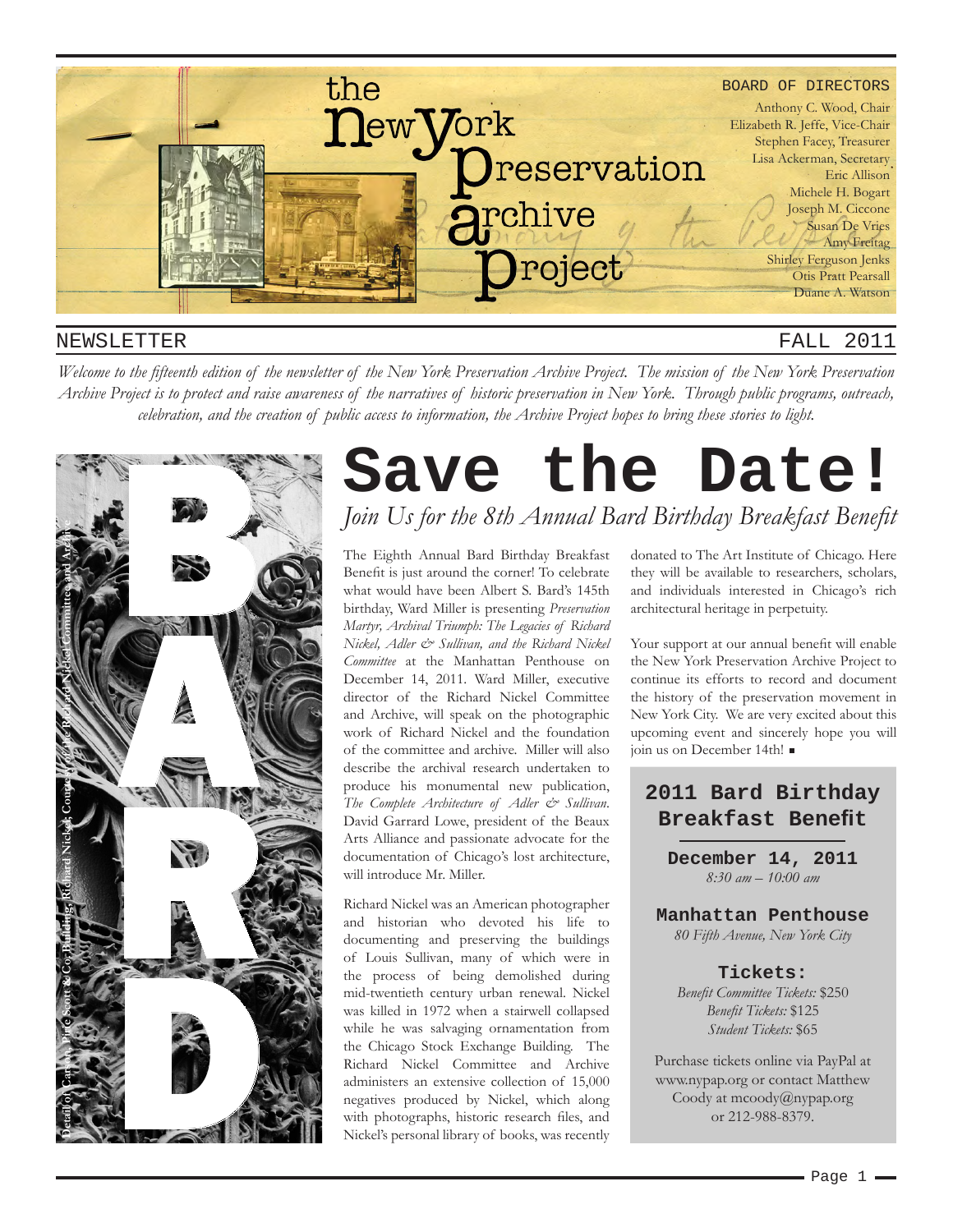

# **Chairman's Column: Time Flies: Ten Easy Ways to Remember**

*By Anthony C. Wood, Founder & Chair*

As part of the gala celebration of the Historic Districts Council's Fortieth Anniversary, the Archive Project co-sponsored with HDC a program capturing the story of HDC's founding. Fortunately, several of the individuals present at its birth were on the program to share their memories. With such interest in the history of HDC, I excavated my old files and discovered in draft form a brief history of the organization written in 1991 by Joe Rosenberg, former Chair of HDC. I called Joe to try and learn more about the origins of this document. Although both of us were active with HDC in the early 1990s, neither of us could remember why that history was written (perhaps for their Twentieth Anniversary?) and Joe had no recollection of writing it. Fortunately his name was on the document.

Time truly flies when one is doing preservation! Before you realize it, you've been involved with a preservation organization for a decade, then two, and for some, even longer! All of those things we didn't write down at the time either because they were fresh in our mind or because they were current events and we felt that we didn't need to record them—suddenly become foggy memories of what have now become historic events.

Because demolition is the ultimate deadline, money and time are in short supply, and our natural instinct is to preserve the history that was made by others, not the history we are making ourselves. Preservationists are notoriously bad when it comes to documenting their own stories. Despite other pressing demands on our time and limited resources, there are a number of basic things that preservationists and preservation organizations can do to better document their history—as they make it! None of these tips are brain surgery, yet it is surprising how often we don't think to do them. Here are ten easy things you can do to advance the cause of preserving preservation's history:

1) Fully identify any material (printed or otherwise) that you generate. Make sure to include the name of the organization, the date, and where appropriate, the name of the author.

2) Photo-document every event/activity, and immediately date and identify the event and the individuals in each image. Because it is now so easy and inexpensive, consider videotaping in addition to still photography.

3) Be diligent in keeping minutes of official meetings, filing them together in one place, and storing them in a safe location (physical or virtual).

4) Maintain a master list of all board members and staff of your organization, denoting terms of their service; also try to keep updated contact information.

5) Keep a master chronology of every event your organization produces.

6) When projects (whether advocacy or programmatic) are completed, stop and do a quick "memo to the file" recounting the activity, including a chronology.

7) Develop a system that makes your organization's files (both physical and electronic) easily accessible to your colleagues

(present and future).

8) Ensure that your digital material is being archived. The more you communicate virtually, the more care you must take to keep a historic record of what you have generated. Hard copies may still be the best way to preserve blogs and websites over time.

9) Be sure to save interesting preservation ephemera (buttons from campaigns, flyers, etc.), properly identify these items, and be sure to keep them in a safe place (out of floodable basements, etc.).

10) Inculcate in any preservation organization with which you are involved an "archival" mindset so that its organizational culture becomes one of preserving its own history. This includes reaching out to anyone in your organization who has or may have a cache of preservation papers at risk in a basement office (or other perilous location) to work with them to properly secure those papers now as well as plan a permanent home to secure their future.

None of the above activities will break the bank or require a full-time staff person. What they do require are changes in how preservationists think and act. They challenge us to recognize that the work we are undertaking today is going to be of interest to the preservationists who come after us. Preservation as a movement needs to have a healthy-enough ego to appreciate that its history is just as important as the history of the individuals, organizations, social movements, and events that we all work so hard to document, preserve, and celebrate. If we don't preserve preservation's history, who will?  $\blacksquare$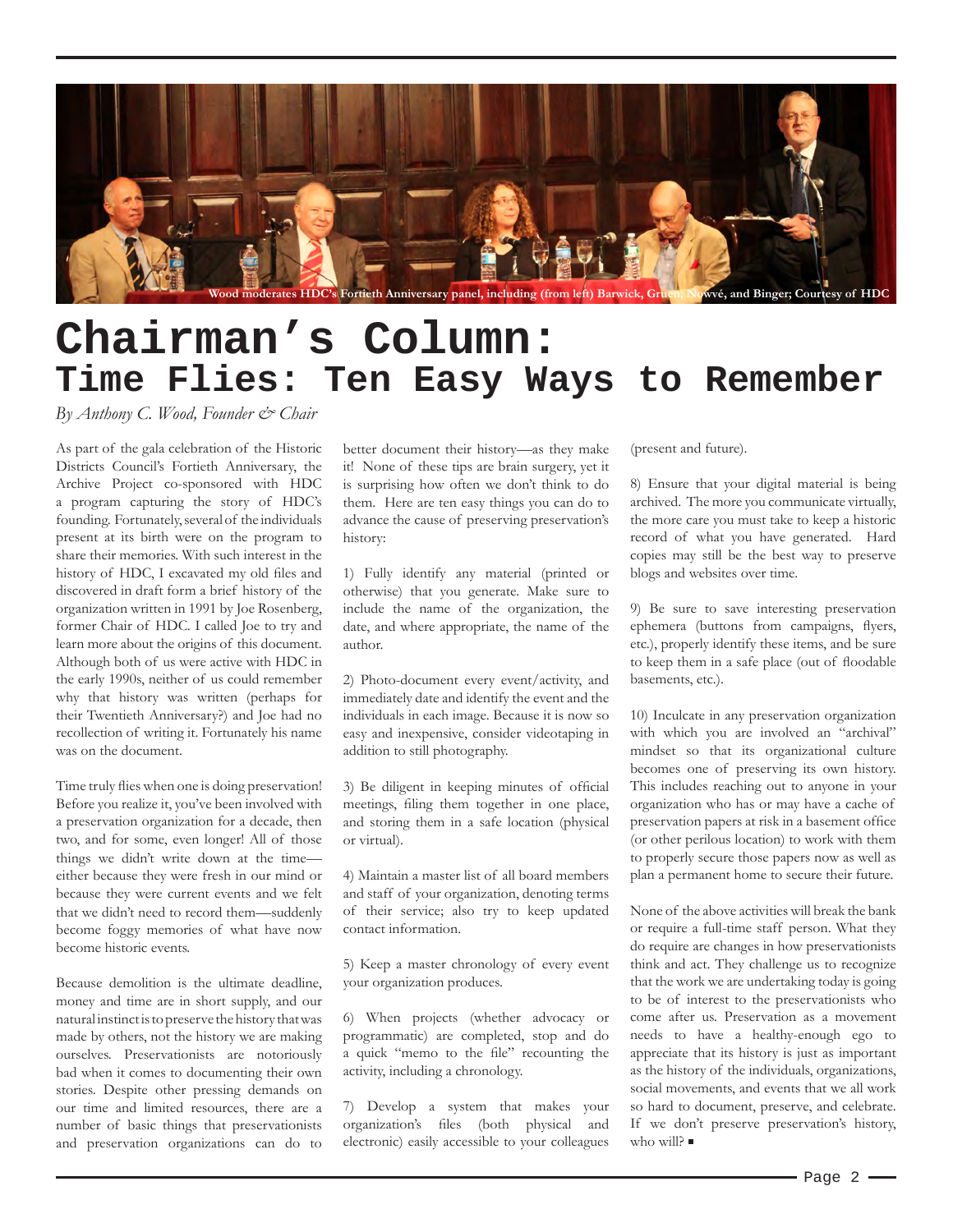

### **An Oral History with Frank Gilbert** *by Ben Baccash, Development Assistant at World Monuments Fund*

Preservation is personal. It's personal for the dedicated professionals who work in the field and for the volunteers who fight the neighborhood battles to protect their own quality of life. However, in both cases, the personal experiences are too often undocumented. Surely the situational facts of the individual fights are recorded in a few books, sometimes in a periodical or, more recently, on blogs. But the personal details—those which bring the conflicts and resolutions to life—are neglected. This may be a service to the wider, non-preservationist audience, or simply a function of a limited word count, but it's important to remember that these details—the emotions, the quips, the forgotten names of second-tier players, or an explanation of a seemingly minor event at the time—often shed light on broader historical circumstances. This is why oral histories are so important.

Working in association with the Archive Project, I sat down this past March with Frank Gilbert, the Landmarks Preservation Commission's first staff lawyer who held the positions of secretary and executive director during his tenure. Recently retired from the National Trust for Historic Preservation, Mr. Gilbert discussed with me his experiences at the then-nascent LPC for approximately seven hours over two days. The result is a transcript of over fifty pages rife with details that, had the oral history not been conducted, would have been lost. Mr. Gilbert remembers being served with the papers that spurred the Penn Central case, which established the constitutionality of the Landmarks Law, and he recalls a conversation with representatives of The Plaza Hotel, before its designation, who asked why he believed their building was a landmark, to which Gilbert replied, "I've read your advertising." Mr. Gilbert

even remembers attending a hearing at the Appellate Division of the New York State Supreme Court with Geoffrey Platt, the LPC's first chair, who realized the mural behind the presiding judge depicted Platt's mother, a society figure. My personal favorite: Mr. Gilbert describes a sign that he kept on his desk at the LPC, before the Penn Central case was finally decided, that read, "This Law Raises Grave Constitutional Questions." He would point to this sign whenever a lawyer entered his office insisting on the Landmarks Law's illegality.

These seemingly random recollections are but a few in the context of a larger, historical timeline which Mr. Gilbert sharply narrated and that, thanks to the New York Preservation Archive Project and its supporters, is now recorded in a transcript that will soon be publicly available. NYPAP's Oral History Program is an ongoing effort, and its benefits may not yet be fully realized. Oral histories need to be unpacked from a distance that allows critical analysis of the facts and musings therein, as these at-length interviews are as much about the subjects and their personalities as they are about preservation and its state at the time of the discussed experiences. It is imperative that oral histories such as the one I conducted with Frank Gilbert continue to be carried out while the players are still available. While oral histories are conversations between an interviewer and an interviewee, when considered at a later date, oral histories allow for an intergenerational dialogue that is invaluable to the current assessment and future improvement of historic preservation.

*The full transcript from this oral history with Frank Gilbert will soon be available on the NYPAP website.* 

## **Stewardship Society Launched!**

*Major Donors Honored with New Society*

The Archive Project's new Stewardship Society was launched on June 15th with a lovely evening at the Leash Club honoring Robert A. and Elizabeth R. Jeffe's contributions towards preserving New York City's architectural legacy. The Stewardship Society consists of our most devoted benefactors, or "Stewards," who annually contribute \$500 or more in general support to the Archive Project in addition to attending the annual Bard Birthday Breakfast Benefit. Because our work could not be done without the generous support of our donors, the Society was created to celebrate these special supporters with an annual series of unique events and activities.

Our next Steward event will take place on Monday, October 17th from 4:00 - 7:00 pm. There will be a private viewing of a special exhibit of items related to preservation and architecture from the collection of The Century Association Archives Foundation, with remarks by archivist Russell Flinchum, Ph.D. The Foundation was established in 1997 to preserve, organize, and administer the historical records of this important New York arts and letters club, founded in 1847. Many of its members have played prominent roles in preservation and architecture in New York City. Find further information on the collection at www.centuryarchives. org. In addition to a finding aid, researchers can examine a guide to the Charles A. Platt Library Collection (which is also administered by the Foundation) as well as several rare and important early histories of the Century Association. Following the viewing will be a cocktail reception for Stewardship Society members. We hope you will consider becoming a Steward of the New York Preservation Archive Project and joining us on October 17th. In doing so you will be actively safeguarding the history of New York City's preservation movement.

*To join the Stewardship Society please contact Matthew Coody at mcoody@nypap.org or 212-988-8379.*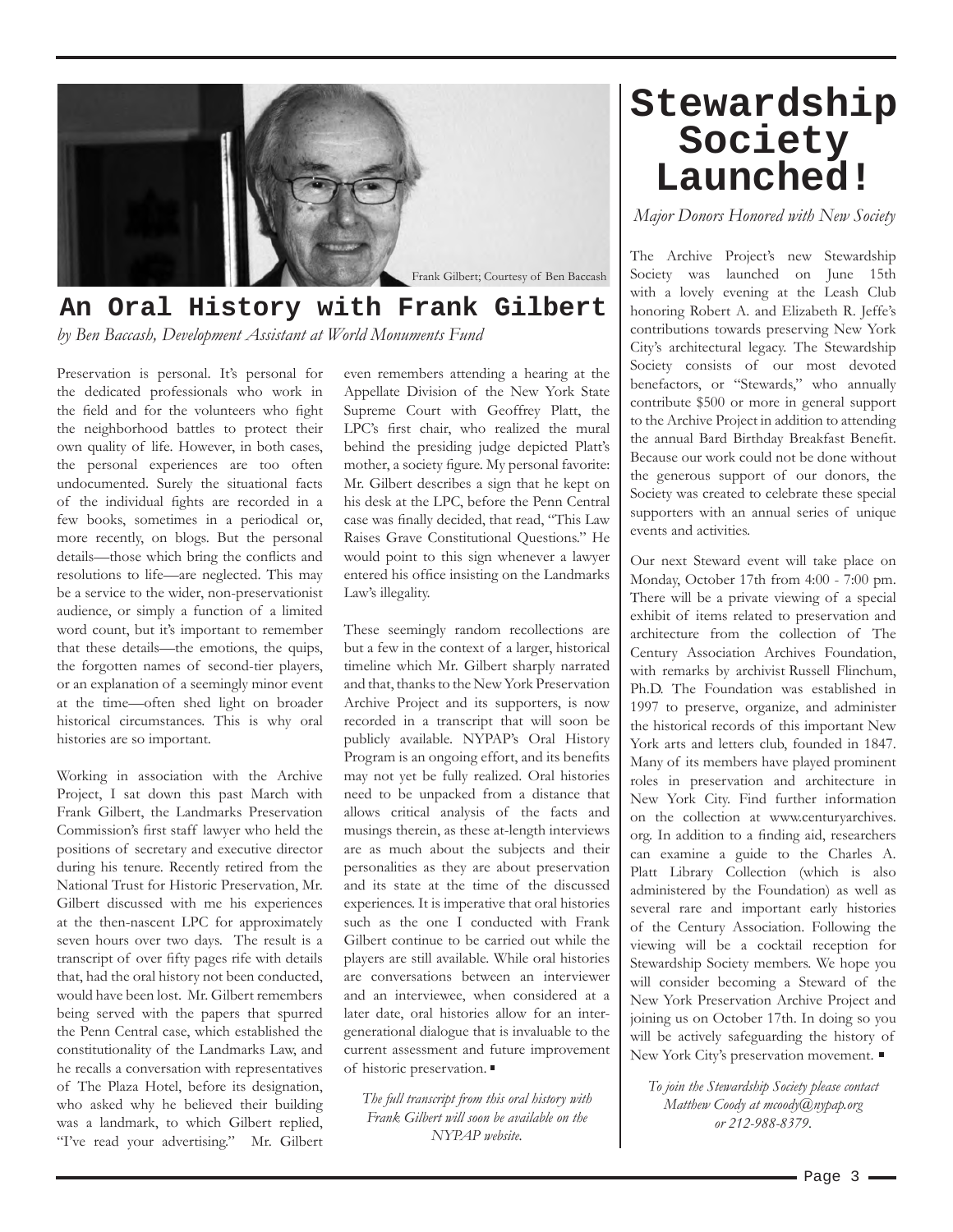

Norman Redlich at City Hall in Manhattan in 1972; Courtesy of Barton Silverman/*The New York Times*

## **In Memoriam: Norman Redlich**

*Greenwich Village Preservationist Dies at 85*

Norman Redlich, a key figure in the battle to close Washington Square Park to vehicular traffic, passed away on June 10, 2011, at the age of 85. Redlich is perhaps best known as the former dean of NYU's Law School, a pioneer in the opposition to capital punishment, and a member of the commission that investigated President John F. Kennedy's assassination. However, Redlich's work to protect Greenwich Village is an indisputable highlight of his preservation legacy. In 1958, he worked with Jane Jacobs and other members of the Joint Emergency Committee to Close Washington Square Park to Traffic (JEC) to defeat Robert Moses' plan to build a depressed fourlane highway through the park. Redlich served as an envoy from the JEC to Tammany Hall boss Carmine De Sapio, whose testimony before the Board of Estimate was crucial to the park's successful closure to traffic. As Edith Lyons, a co-founder of the JEC, later recalled, Redlich "became one of the most valuable members of that committee. He helped us enormously with the politics of it. He was very keen." Redlich also participated in the struggle to designate the Greenwich Village Historic District and acted as chair of the Greenwich Village Association Housing Committee. During his stint as executive assistant to the city's Corporation Counsel in the late 1960s, Redlich was involved in applying and strengthening the Landmarks Law, which he continued to champion when he acceded to the position in 1972. The transcript of a 1996 lecture given by Redlich for an NYU course co-taught by NYPAP founder and chair Anthony Wood, as well as the transcript from a follow-up interview conducted by NYPAP board member Susan De Vries, are available on the Greenwich Village Society for Historic Preservation's website. A full obituary can be found in the June 11, 2011, issue of *The New York Times*. To share your memories of Norman Redlich, please visit the Memory Collection Project on our website. ■

# **NYPAP Events**

*Our Public Programs Continue to Celebrate, Educate & Inspire*

In celebration of the fortieth anniversary of the Historic Districts Council's founding, NYPAP and HDC co-sponsored **In the Beginning: The Creation of the Historic Districts Council**, an evening of wine and conversation at the Players Club. Featuring a panel moderated by HDC Chairman Emeritus Anthony C. Wood, the event provided insight into the origins and evolution of HDC, straight from the mouths of four of its founders and initial leaders: Kent Barwick, Michael Gruen, Lorna Nowvé, and Bronson Binger. The panelists spoke on their involvement with HDC's early development, exploring the motivations behind establishing a citywide alliance for historic districts. The discussion focused on the fascinating period when HDC was a committee of the Municipal Art Society, and concluded with reflections on HDC's incorporation as an independent 501(c) (3) in 1986. By bringing these individuals together, and recording the story of HDC's creation, NYPAP helped to document how far the organization has come, and inspired preservationists to consider what the future might hold for our field. Please visit the NYPAP website to view a transcript of the panel's comments, as well as a short video of highlights. A full-length video of the discussion is available by contacting mcoody@nypap.org.

On July 19, 2011, NYPAP and the Fine Arts Federation of New York hosted a lecture by Michele H. Bogart, author and professor of American visual culture studies at Stony Brook University. Entitled **Civic Virtue & the Politics of Display, or How Anthony Weiner Shed Light on a Public Art Cause: Notes from One Preservation Archive**, Bogart drew from extensive research to offer a new perspective on the long-controversial sculpture *Civic Virtue Triumphant Over Unrighteousness*. Commissioned by New York City Mayor George McClellan as a Progressive Era symbol of good government, Frederick MacMonnies' *Civic Virtue* proved divisive upon its 1922 completion. Although MacMonnies defended the work as allegorical, opponents argued that its imagery—civic virtue as a male figure triumphing over vice, represented by two prone female figures—was misogynist. In 1941, Mayor Fiorello LaGuardia and Robert Moses moved the statue from its prominent location in Manhattan's City Hall Park to Kew Gardens, Queens, where it now lies in disrepair. Over the subsequent years, various politicians refused to maintain the sculpture due to its polemical nature, and in February 2011, Queens congressman Anthony Weiner spoke against the deteriorating monument as "sexist" and an "eyesore." In her lecture, Bogart asserted that Weiner's campaign against *Civic Virtue*, which included calling for its removal through an advertisement on Craigslist, paradoxically helped its cause by drawing attention to its plight. She went on to examine Weiner's objection in the ironic light of the infamous scandal that erupted several months later. Appealing for the restoration of *Civic Virtue* as a historical artifact and a catalyst for civil discussion of modern ideals, Bogart argued that controversy does not preclude preservation.



Guests mingle over wine before *In the Beginning: The Creation of the HDC* panel; Courtesy of HDC



*Civic Virtue Triumphant Over Unrighteousness,* the focus of the lecture by Ms. Bogart*;* Courtesy of Michele Bogart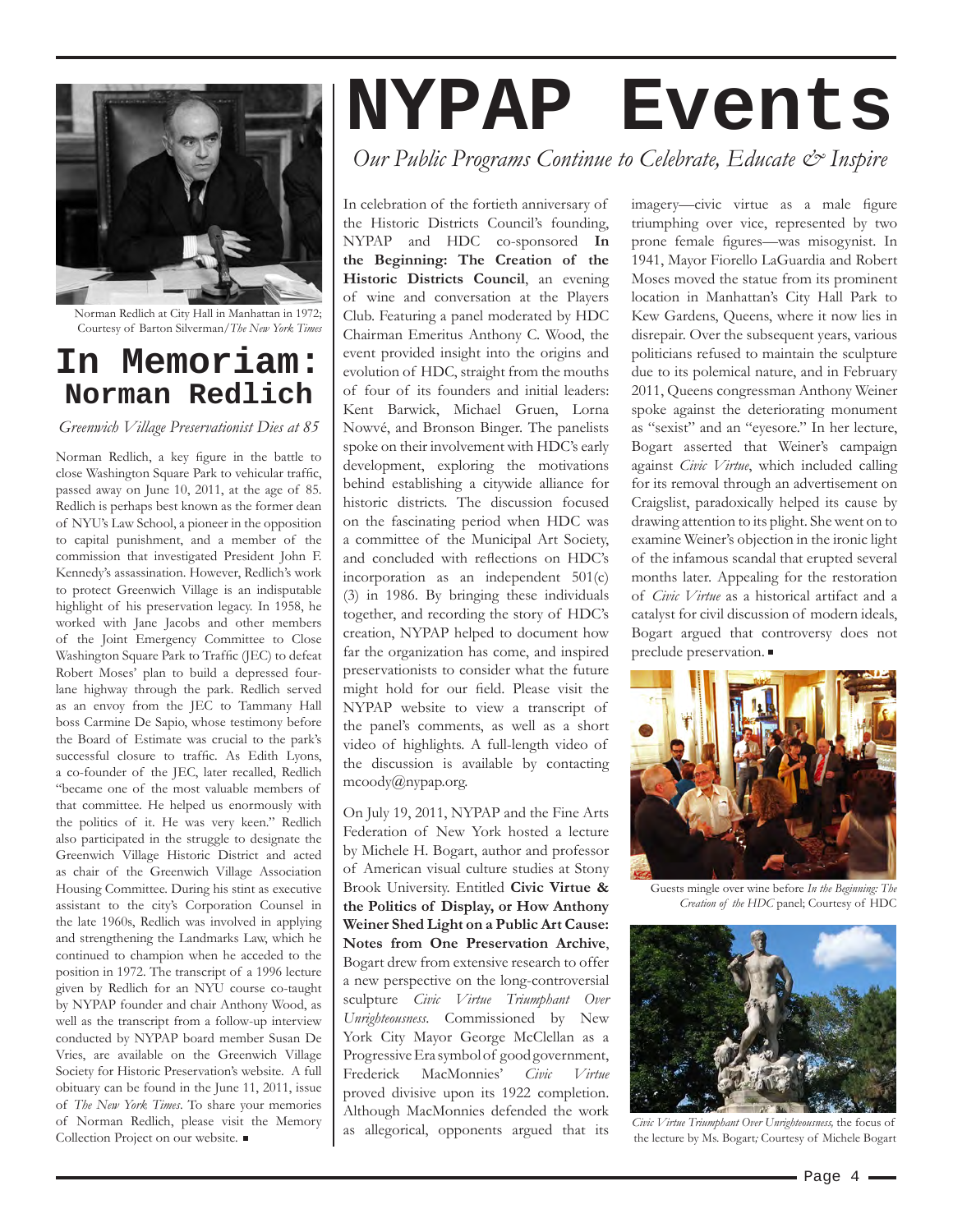# **Remembering Ashbel P. Fitch** *Archival Research Saves Another NYC Civic Hero from "Ash Heap of History"*

#### *By Anthony C. Wood, Founder & Chair*

The new book *Ashbel P. Fitch: Champion of Old New York* (Syracuse University Press, 2011) resurrects the legacy of a long-forgotten giant of 19th-century New York City while at the same time demonstrating the powerful light archives can cast upon otherwise dim corners of the City's past. Ashbel P. Fitch was a four-term congressman from New York City (1886-1893) who also served oneterm as New York City Controller (1894- 1897). His status was such that it was widely speculated that he would run for mayor and win. His reputation as an honest member of Tammany Hall and his outspoken defense of New York City on the national scene made him popular at home, while his involvement with the national issues of the day—battles over tariffs, immigration policy, temperance, the gold standard, and the failed effort to secure the 1893 World's Columbian Exposition for New York City—earned him recognition well beyond the borders of New York City.

But Fitch's passionate and eloquent defenses of New York City, his interactions with influential New Yorkers such as Grover Cleveland and Theodore Roosevelt, his curious relationship with Tammany Hall, and such eccentricities as his love of all things German and his long-term legal representation of New York's German brewers, would all be lost to us if David Remington, Fitch's great-grandson and author of this new book, had not been inspired to start digging into some old family papers. According to David, these papers consisted of "45 bound volumes of newspaper clippings, invitations, announcements…assembled in Fitch's law office by his clerks. He had a clipping service for clippings nationwide wherein his name or some issue in which he was interested appeared. Over each clipping was written by hand the name of the paper, and the date of the article. There were 13 volumes devoted to his seven years in Congress, and 32 for his four years as controller." They had survived the decades on the bookshelves of the family's 150-year-old Adirondack camp that Fitch built on the shores of Ragged

Lake, demonstrating dramatically the preservation benefits of cold, dry air. Found in a different building in the camp complex was a collection of family correspondence, including some 300 letters between Fitch and his wife, Elizabeth Cross Fitch.

David Remington devoted fifteen years to producing this book, a decade of which was spent sifting through the 9,000 pages of clippings found in the bound volumes. Because of Remington's devotion and dedication, Fitch is now being rediscovered by New Yorkers, and familiar elements of the City are taking on new meaning. For



Cover of Remington's new book, showing photograph of Fitch; Courtesy of Syracuse University Press

example, 1388 Lexington Avenue, Fitch's home for sixteen years in Manhattan's Yorkville neighborhood, was purchased from George Ehret, New York's largest brewer and at that time, Fitch's most important client. Still standing today, this handsome brownstone, with its high mansard roof and dormer windows, was only blocks away from the Old Homestead, a German social club that was owned by Jacob Ruppert (another prominent New York City brewer) at Third Avenue and East 91st Street.

Fitch's friendship with these brewers was such that on the eve of his family's departure for a year-long stay in Germany, several hundred members of the Old Homestead Club, accompanied by two German bands, marched to Fitch's house for a late-night serenade. In light of this connection between 1388 Lexington Avenue and Ashbel Fitch, the building can be appreciated not only for its architectural beauty but for the tangible link it provides to the days when Yorkville still had its breweries, a robust German community, and the great civic leader Ashbel Fitch walked its streets. With this new book, and an increased awareness of Fitch's contributions to New York City, perhaps a groundswell of support for the landmark designation of 1388 Lexington Avenue will result!

Not only does *Ashbel P. Fitch: Champion of Old New York* bring alive the man, it also reclaims his prose. His love of New York City is reflected in an address he gave in March of 1898 to the Sons of Oneida County. The words still ring true today.

*"New York always was the place for the man from somewhere else. It attracts to itself the brightest men in our state and from all the states, in every calling and profession, because here is the fairest chance for recognition, and the greatest reward for success. There is always ready here a gold box and the freedom of the city for any man from anywhere who can earn them. The question the city asks of the latest comer is not 'where do you come from?' but 'where are you going?' If you are going ahead in your profession or in your business or in the arts, and can lead the way, the city will welcome and reward you, as will no other place in America."*

Thanks to this book, Ashbel P. Fitch is no longer a forgotten New Yorker. Now if only the likes of George McAneny, Arthur Holden, and so many other forgotten New Yorkers had inquisitive great-grandchildren around to rediscover them for our edification and enjoyment! Thank you, David Remington.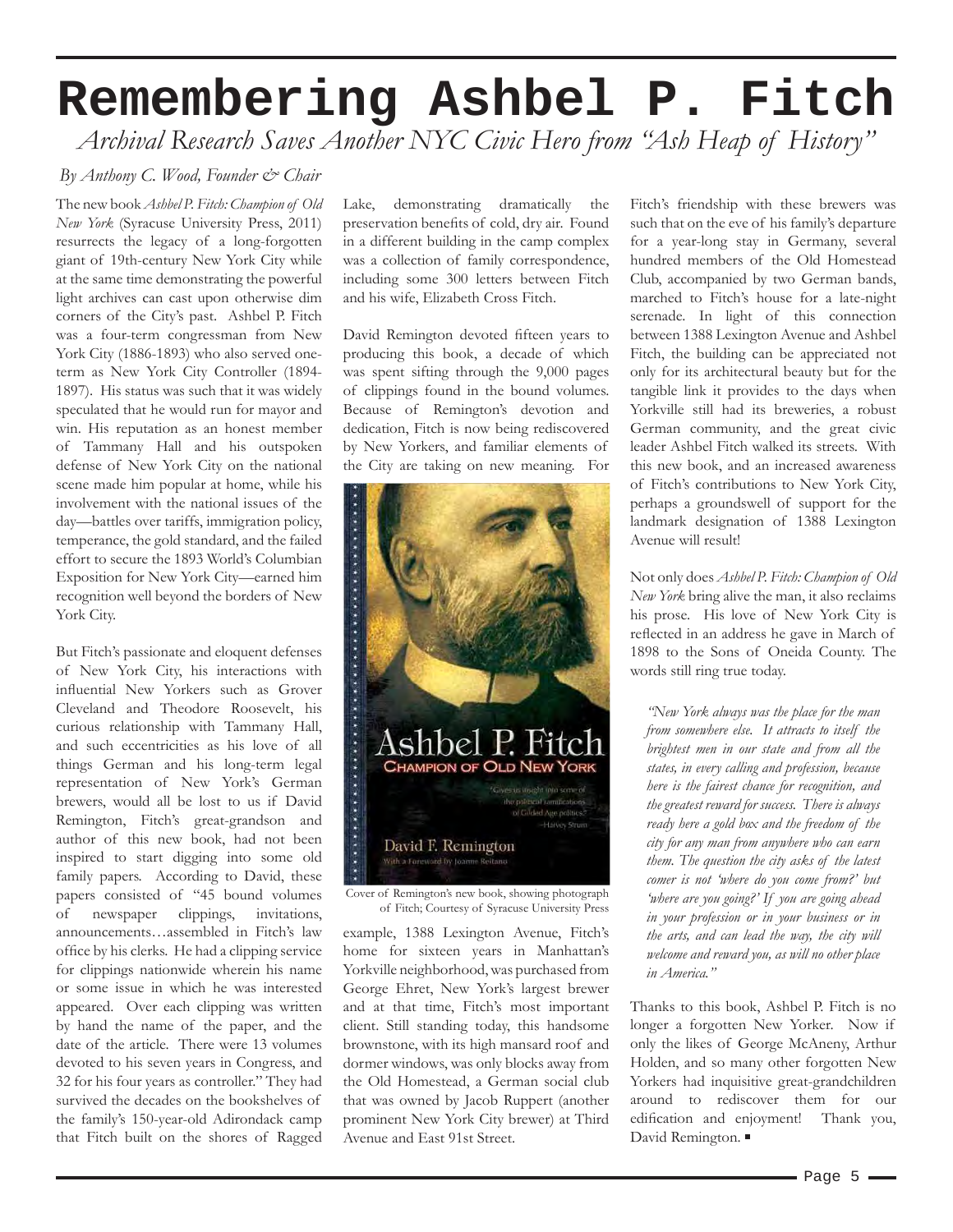

Pennsylvania Station, track level, New York, N.Y.; Courtesy of Detroit Publishing Company

## **Penn Station Doc Nearing Completion**

A half-century after the original Pennsylvania Station was slated for demolition, the magnificent structure survives only in the City's memory, but its loss remains a milestone in New York City's preservation history. This legacy is captured in "The Rise and Fall of Pennsylvania Station," a onehour documentary directed by photographer and preservationist Michael Tramis. The film includes interviews with such notable figures as David Childs, Vincent Scully, Philip Johnson, Paul Goldberger, and Hilary Ballon. Demonstrating the dynamism of archival material, the film brings Penn Station back to life through stock film footage, never-beforeseen private collections of still images, and scenes from classic movies featuring Penn Station, as well as original 3D graphics that create a virtual tour through the lost station.

Projected for completion in late 2011, the documentary is intended to be presented on television as the first of a series on demolished buildings of New York City. However, until now the project has been funded solely by the filmmaker, and a fundraising goal of \$200,000 remains to cover post-production costs. Sponsored by the New York Foundation for the Arts, the team is seeking tax-deductible financial contributions to ensure that the project can be fully realized. To learn more, make a donation, or view the trailer online, please visit www.pennstationdoc.com.

## **Burnham Collection Intact!**

*Preservation Papers Rescued from Auction Block*

*By Elizabeth R. Jeffe, Vice-Chair*

Those who are passionate about preservation undoubtedly know about the incredible legacy of Alan Burnham (1913-1984). A practicing architect, architectural historian, and ardent preservationist, Burnham authored *New York Landmarks: A Study & Index of Architecturally Notable Structures in Greater New York*. Published in 1963, this magnificent illustrated volume remains a masterwork in the preservationist canon. Two years later, Burnham capped off his illustrious career in preservation by becoming the first executive director of the New York City Landmarks Preservation Commission.

What many people probably do not know is the inspiring story of how Burnham's collection of architectural and preservation books and personal papers, which became known as the American Architectural Archive (AAA), was rescued from the auctioneer's block through the efforts of Jeffrey Lew. In 2008, just as the AAA was headed for sale piece by piece, Jeff stepped in and bought the collection in its entirety for the sake of preservation posterity. NYPAP



In the Foreword to Alan Burnham's *New York Landmarks* (cover image shown above), Brendan Gill describes it as "a veritable Kama Sutra, or manual of instruction, in the wooing of this incomparable city."

became a critical partner in the second part of this rescue effort by helping Jeff find a repository at Columbia University's Avery Library for the portion of the AAA consisting of Burnham's papers.

Jeff, a New York real estate broker and investor, came to his mission through his association with Gordon McCollum, whose commercial real estate firm, The Galbreath Company, hired Jeff when he graduated from college in 1989. Jeff had the opportunity to work with McCollum on a number of projects, and he became, in Jeff 's words, "absolutely the catalyst for my interest in preservation." An activist in the world of New York City preservation, McCollum purchased a townhouse on Prince Street in SoHo that he fully restored, painstakingly combing the country to find the architecturally correct components for his renovation. Having known Burnham personally, and understanding the importance of Burnham's role in preservation, McCollum purchased Burnham's collection of books and papers when Burnham died in 1986. McCollum used his Prince Street home as the repository of the Burnham collection and did much more than just save the AAA—he made the materials available to researchers. McCollum's library, containing the Burnham collection, became a focal point for preservationists to gather and study. Because of Jeff 's friendship with McCollum, and his familiarity with the AAA in McCollum's house, Jeff Lew was fully aware of both the importance of his friend's role as a steward of preservation history, and the incredible value of the collection itself. According to Jeff, the AAA included "entire filing cabinets" of materials such as correspondence and proposals that had belonged to Burnham; these included a "tremendous amount of data," something of particular value to preservationists who need hard facts to make the case for preservation initiatives.

When Gordon McCollum died in January of 2000, the McCollum family retained the